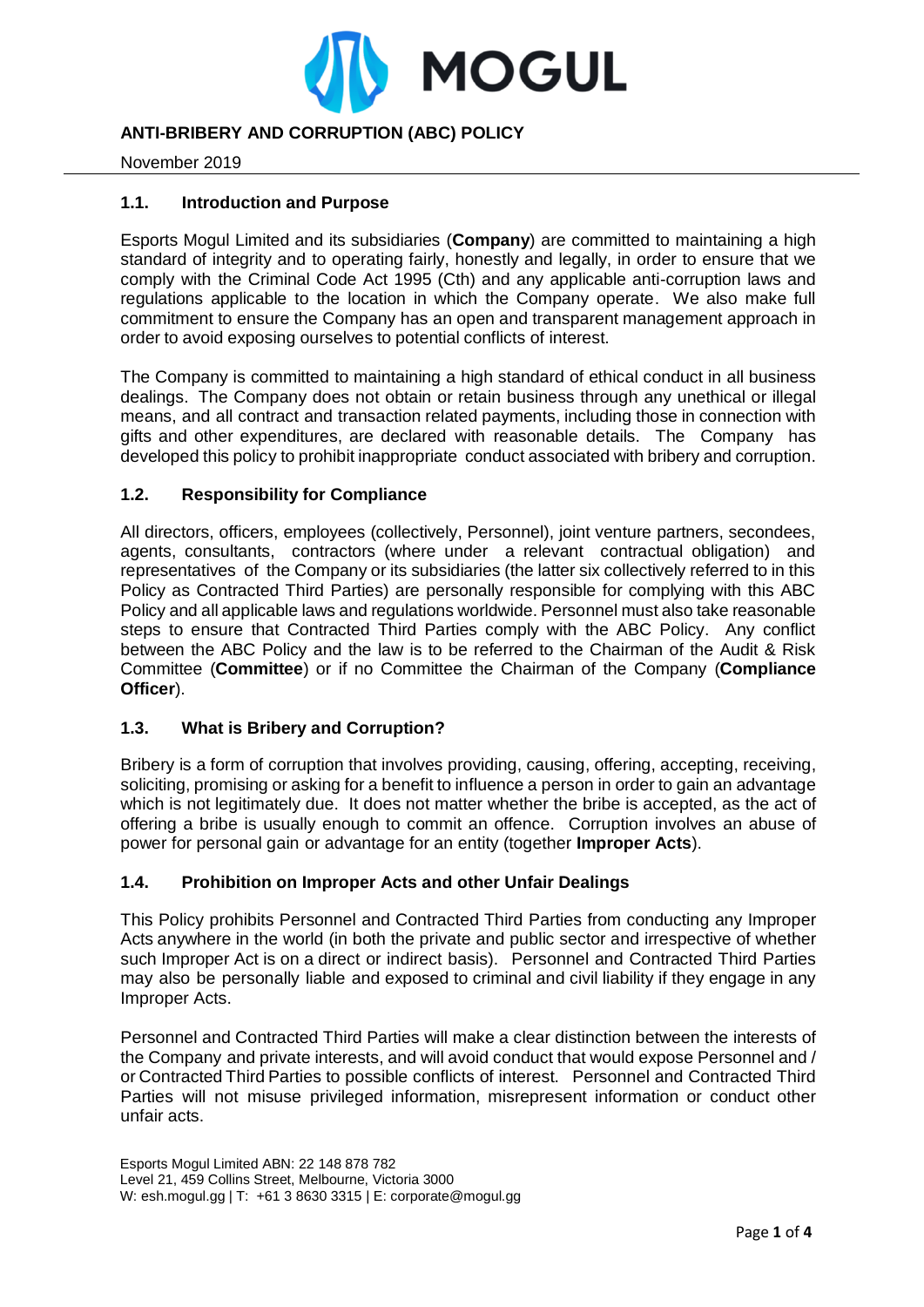

# **1.5. Safety and Liberty Exception**

In the event that any Personnel or Contracted Third Parties experience a threat to the safety or liberty of a person, they are not required to comply with this Policy. Such Personnel and Contracted Third Parties must immediately or as soon as reasonably possible after the event provide a detailed report of what occurred to the Compliance Officer.

### **1.6. Facilitation Payments and Money Laundering**

The making of 'facilitation payments' either directly or indirectly through agents, contractors or intermediaries by Personnel and Contracted Third Parties is prohibited unless permitted by law in the relevant jurisdiction in which the Company is operating. A facilitation payment could be a minor, unofficial payment to a public official in order to expedite a routine government action by a public official.

A public official includes anybody who has any official or representative capacity in any part of any government (whether national, state / provincial or local) or any regulatory entities and includes anybody who holds themselves out to have such capacity.

Money laundering by Personnel and Contracted Third Parties is also prohibited. Money laundering broadly involves the act of concealing or attempting to conceal illegal funds and disguising the funds to give the appearance that they are legitimately obtained.

#### **1.7. Gifts and Entertainment**

The Company recognises that offering or accepting gifts and entertainment by Personnel and Contracted Third Parties which are of moderate value and proportionate are generally considered to be in accordance with business practice and maintaining good business relationships, for example, meals and event such as theatre, sporting and cultural events. However, the exchange of gifts and entertainment may give rise to conflicts between the personal interests of Personnel and Contracted Third Parties and the interests of the Company. Personnel and Contracted Third Parties are prohibited from offering or accepting gifts or entertainment in circumstances which could give rise to, or appear to give rise to, Improper Acts and must always consider this ABC Policy when gifts or entertainment are offered. Personnel and Contracted Third Parties must always ensure that any gifts or entertainment offered, given or accepted, are proportionate and in line with the laws and common business practice of the location where the gift or entertainment occurs.

We are to ensure that all gifts and entertainment given to or received from Contracted Third Parties are approved by management. It is the Company's policy that gifts or entertainment with a value exceeding AUD\$500 per person must not be offered, given or accepted by Personnel and Contracted Third Parties without the prior reporting to the Compliance Officer and approval of a director.

Personnel and / or Contracted Third Parties who offer, give or receive a gift or entertainment which has a value over AUD\$500 must immediately report it to the finance team so that such gifts or entertainment can be recorded in the Gifts and Entertainment Register. The Chief Financial Officer (CFO) will regularly review the register.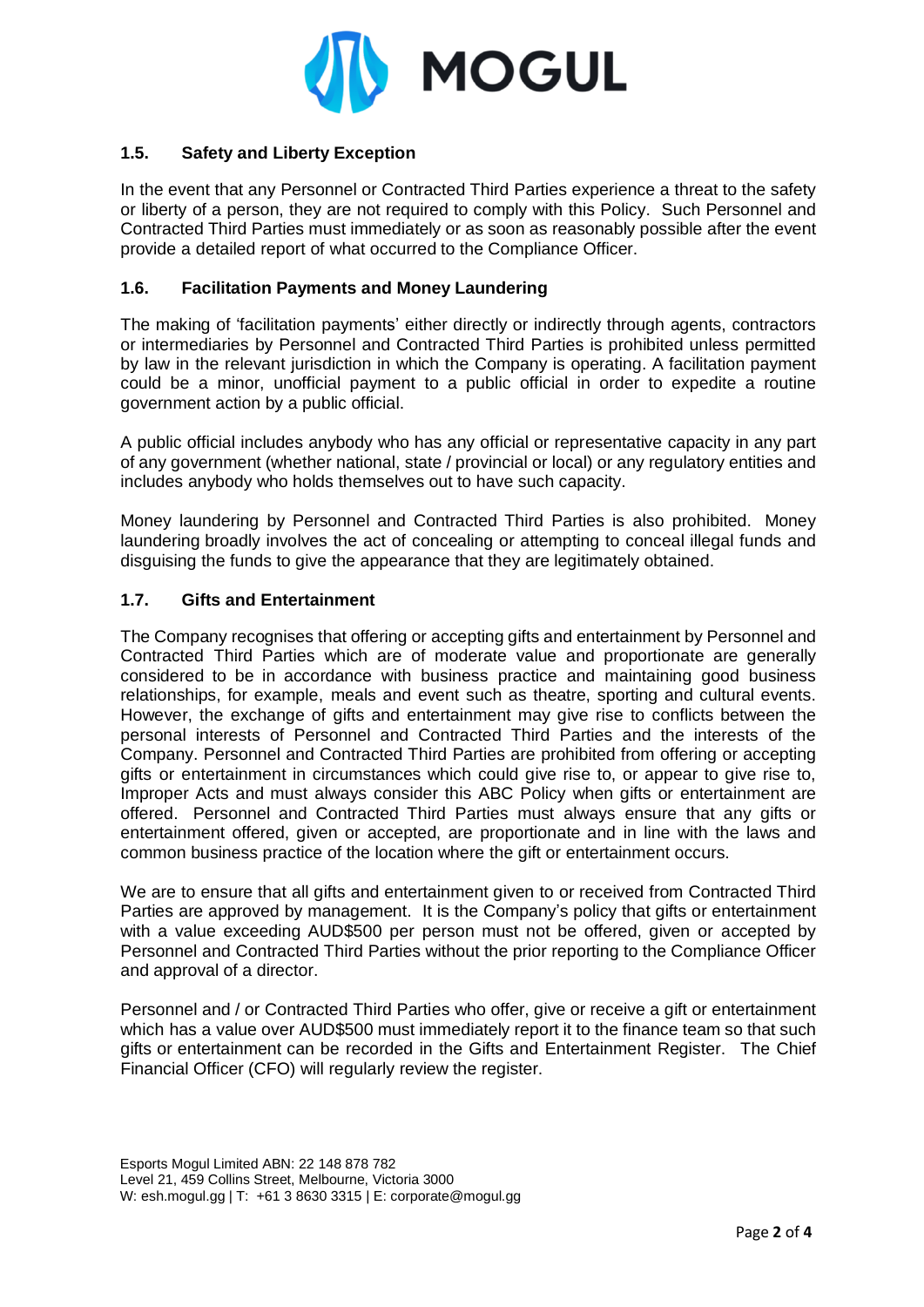

# **1.8. Prohibition on Facilitation Payments, Secret Commissions and Money Laundering**

The Company does not condone:

- (a) the making of payments of nominal amounts or other inducement made to persons in order to secure or expedite the performance of a Government Official's routine governmental duties or actions (**Facilitation Payments**);
- (b) the offering, paying, soliciting or receiving a commission to an agent or representative of another person that is not disclosed by that agent or representative to their principal to induce or influence the conduct of the principal's business (**Secret Commissions**); and
- (c) engaging in the process by which a person or entity conceals the existence of an illegal source of income and then disguises that income to make it appear legitimate (**Money-laundering**).

Personnel are prohibited from:

- (a) making Facilitation Payments;
- (b) offering, paying, soliciting or receiving Secret Commissions; and
- (c) engaging in Money-laundering.

#### **1.9. Charitable Contributions, Sponsorship and Political Donations**

The Company does not make political donations in any country. Apart from political donations, Personnel and/or Contracted Third Parties must not make or offer any charitable contribution, donation or sponsorship (including, for example, community investment projects) on behalf of the Company without prior approval from the CEO, CFO or a director. All donations greater than AUD\$500 will be recorded on the Contributions Register.

#### **1.10. Record Keeping**

All transactions, including evidence of permitted travel, hospitality, entertainment, gifts or any other expenses, incurred by Personnel and/or Contracted Third Parties must be appropriately recorded in the Company's books and records.

#### **1.11. Contracted Third Parties**

The Company expects Contracted Third Parties will avoid Improper Acts and act legally and ethically in all their dealings (and not just dealings involving the Company). Contracted Third Parties are also prohibited from accepting secret commissions, being 'kick-backs' received by a Contracted Third Party elated to the Company business.

Personnel will ensure that Contracted Third Parties are made aware of and know the standards the Company expects and commits to maintain.

Contracted Third Parties must be made aware of, and agree in writing to comply with, this Policy and the Company's Code of Conduct. Appropriate due diligence must be conducted in relation to Contracted Third Parties and agents, and should be recorded in writing in suitable detail.